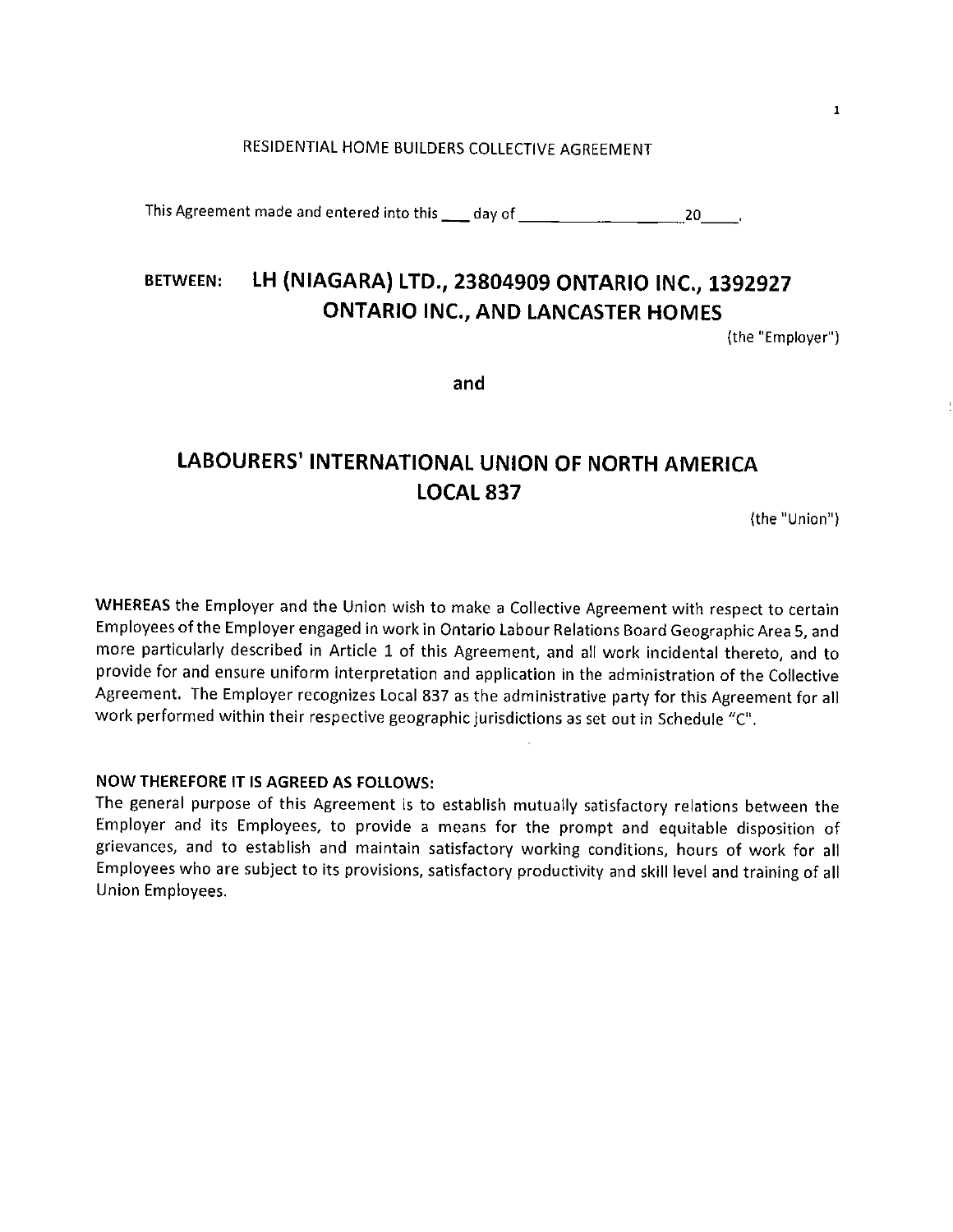## **INDEX**

| <b>ARTICLE 1</b>  |                                          | $\overline{3}$ |
|-------------------|------------------------------------------|----------------|
| <b>ARTICLE 2</b>  | UNION SECURITY & CHECK-OFF UNION DUES    | $3 - 4$        |
| <b>ARTICLE 3</b>  |                                          | 5              |
| <b>ARTICLE 4</b>  |                                          | 5              |
| <b>ARTICLE 5</b>  |                                          | 6              |
| <b>ARTICLE 6</b>  | MANAGEMENT AND UNION GRIEVANCES          | $6 - 7$        |
| <b>ARTICLE 7</b>  | BUSINESS REPRESENTATIVE AND SHOP STEWARD | 7              |
| <b>ARTICLE 8</b>  |                                          | 7              |
| <b>ARTICLE 9</b>  |                                          | 8              |
| <b>ARTICLE 10</b> |                                          | 9              |
| <b>ARTICLE 11</b> | STATUTORY HOLIDAYS, VACATION ALLOWANCE   |                |
|                   |                                          | 9              |
| <b>ARTICLE 12</b> |                                          | 9              |
| <b>ARTICLE 13</b> |                                          | 9              |
| <b>ARTICLE 14</b> |                                          | 9              |
| <b>ARTICLE 15</b> | TRAVEL, ROOM AND BOARD ALLOWANCE         | 9              |
| <b>ARTICLE 16</b> | WELFARE AND PENSION PLAN REMITTANCE      | 10             |
| <b>ARTICLE 17</b> |                                          | 10             |
| <b>ARTICLE 18</b> | DURATION OF AGREEMENT AND CONDITION      |                |
|                   |                                          | 11             |
|                   |                                          |                |
|                   |                                          | 12             |
|                   |                                          | 13             |
|                   |                                          | 14             |

 $\frac{3}{2}$ 

 $\ddot{\cdot}$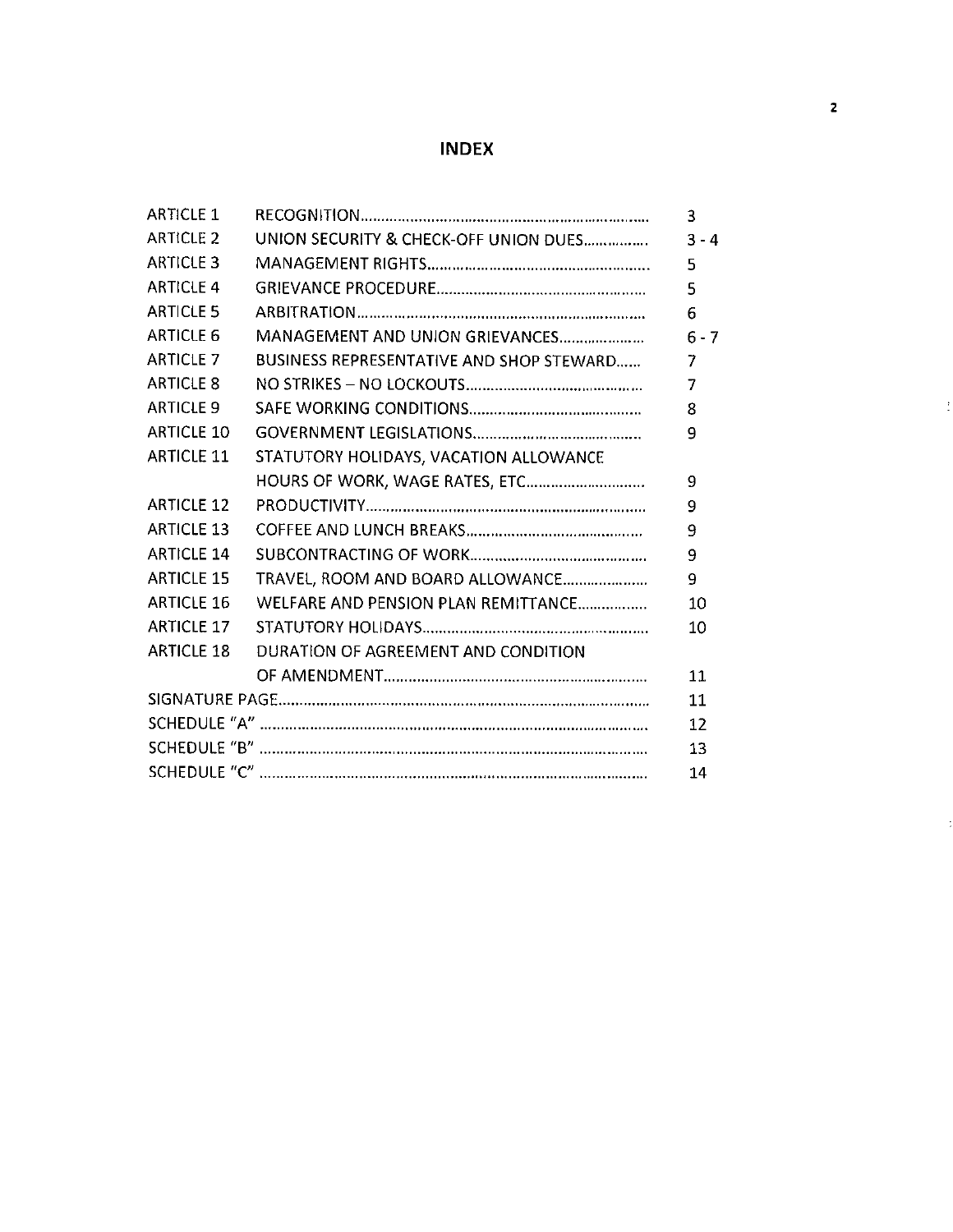## ARTICLE 1- RECOGNITION

- 1.01 The Employer recognizes the Union as the sole and exclusive bargaining agent for all labourers of the Employer as outlined in Schedule "B" of this Agreement in the residential sector of the construction industry save and except those persons above the rank of foremen, office, clerical, engineering staff, handymen and after sales service personnel and quality assurance personnel while working in Ontario Labour Relations Board Geographic Area 5.
- 1.02 This Agreement shall apply to all residential housing construction Employees such as General Labourers, their apprentices and helpers, while working on and including single and semidetached houses, row houses, maisonettes and townhouses.
- 1.03 The Union agrees that the Employer may engage students during the school vacation period between May 1st and September 30th of each year at the ratio of two students for every ten (10) full-time Employees, provided that regular Employees are not laid off or working shorttime.
- 1.04 When the Employer signatory to this Agreement engages in projects outside the jurisdictional area of this Agreement and requires Employees or members of the Union covered by this Agreement to work on such projects, the Employer agrees that said Employees are fully covered by the terms and conditions of this Agreement as if working within the territorial jurisdiction of the Agreement for all work performed.
- 1.05 The Employer may transfer Employees from other geographic jurisdictions into the jurisdiction covered by this Agreement, provided those Employees are cleared by the Local Union office, The Union agrees that it shall issue clearance cards to such Employees.

## ARTICLE 2 - UNION SECURITY AND CHECK OFF OF UNION DUES

2.01 All Employees shall, when working in a position within the bargaining unit described in Article 1 hereof, be required, as a condition of employment, to be a member of or apply for membership in the Union and obtain a clearance slip from the Union prior to commencing work. Provided however;

The Employer will follow the following procedure when hiring employees covered by this agreement:

- a) ALL EMPLOYEES SHALL PRESENT TO THE Employer a referral slip, from the Union prior to commencing employment.
- b) The Employer agrees to call the Local Union having jurisdiction where the work is being performed for additional supply of workers. It is understood that if the Local Union is unable to provide qualified and competent men within twenty-four (24) hours, the employer is free to hire such employee as is available subject to  $2.01(c)$ .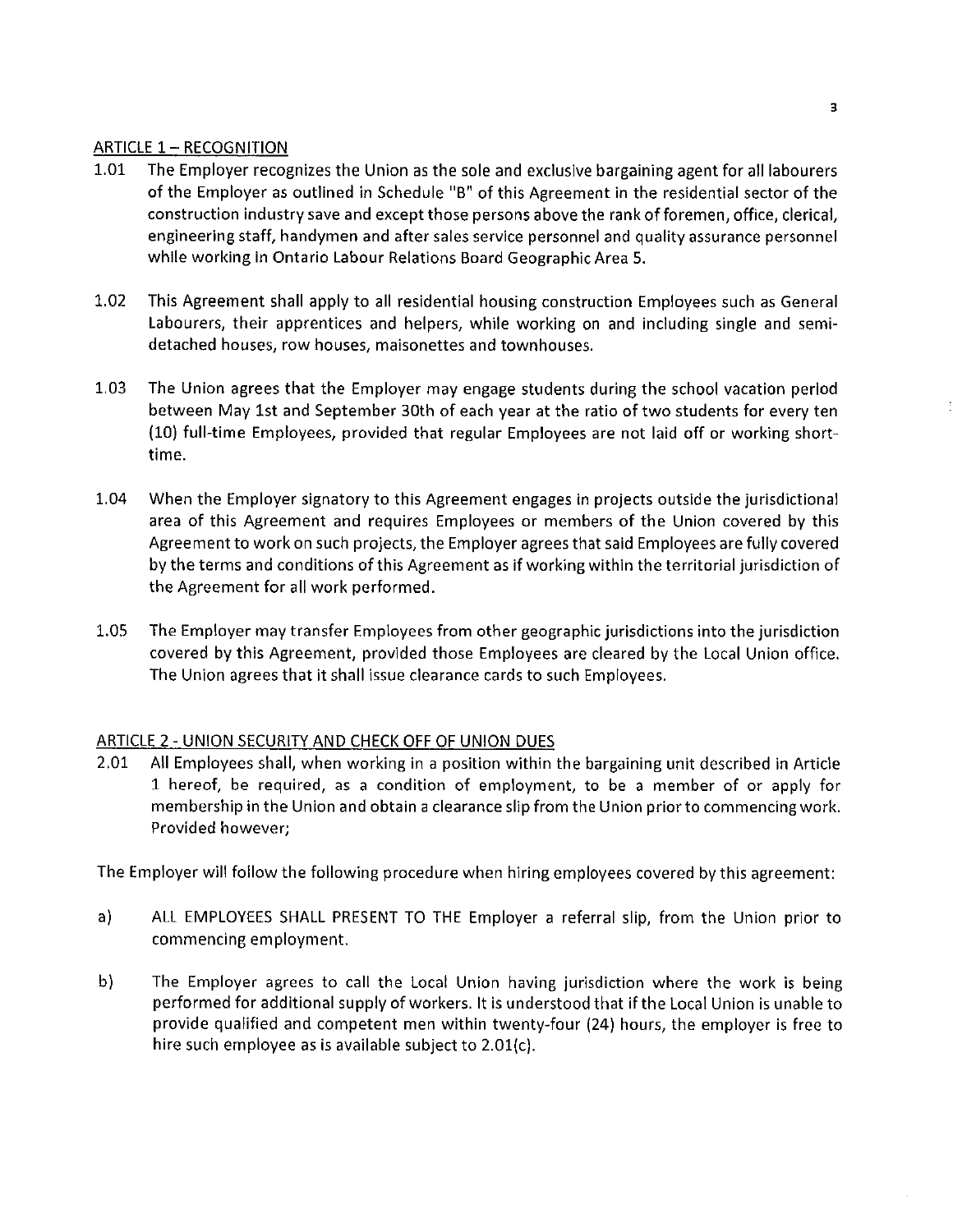- c) New employees will fill out an application for membership with the appropriate Local Union at the time of hiring. Such new employee shall acquire a referral slip prior to commencing work and will become and remain members of the Local Union in good standing as a condition of employment after thirty (30) calendar days.
- d) In recognition of the Employer's need for competent and capable employees, the Local Union agrees that the Employer has the right to call the Union office and request and the Local Union shall issue a referral slip for any unemployed Union member that is in good standing with the Local Union.
- 2.02 It is expressly understood and agreed that no employer shall be required to discharge any Employee for violation of the provisions of this Article for Union Security for any reason other than the refusal of the Employee to join the Union as aforementioned, notwithstanding anything to the contrary herein contained.
- 2.03 Each Employee shall, when working in a position within the bargaining unit described in Article 1 above, be required, as a condition of employment, to have his regular MONTHLY Union dues checked off as specified in writing by the Union. The Employer agrees to make such deductions from the first pay in each calendar month and to remit same not later than the fifteenth day of the following month to the Financial Secretary of the Union. The Employer shall, when remitting such dues, name the Employees and their social insurance number from whose pay such deductions have been made

#### 2.04 WORKING DUES

In addition to the wages (as per Schedule "B"), the Employer agrees to deduct from the wages and to remit on behalf of the Employees covered by this Agreement, commencing on January 1st, 2020 WORKING DUES of Fifty cents (\$0.50) per hour for each hour worked by them and remit same together with a list of the names, social insurance numbers of the said Employees, and the number of hours worked by them, to the Secretary-Treasurer of the Union no later than the 15th day of month following the month for which they are due. It' is agreed that the Employer may use Welfare Contribution forms with respect to the remittance of the working dues and information therein contained.

In addition to the above noted amount, the Employer agrees to deduct commencing January 1<sup>st</sup>, 2020, forty cents (\$.40) per hour for each hour worked for OPDC Working Dues and remit same to the Central and Eastern Canada Organizing Fund. These deductions are to be remitted in the same manner as the Local Union Working Dues.

2.05 All Bargaining Unit work normally performed by the classifications of Employees listed in the attached Schedule "B" shall be performed only by LIUNA members.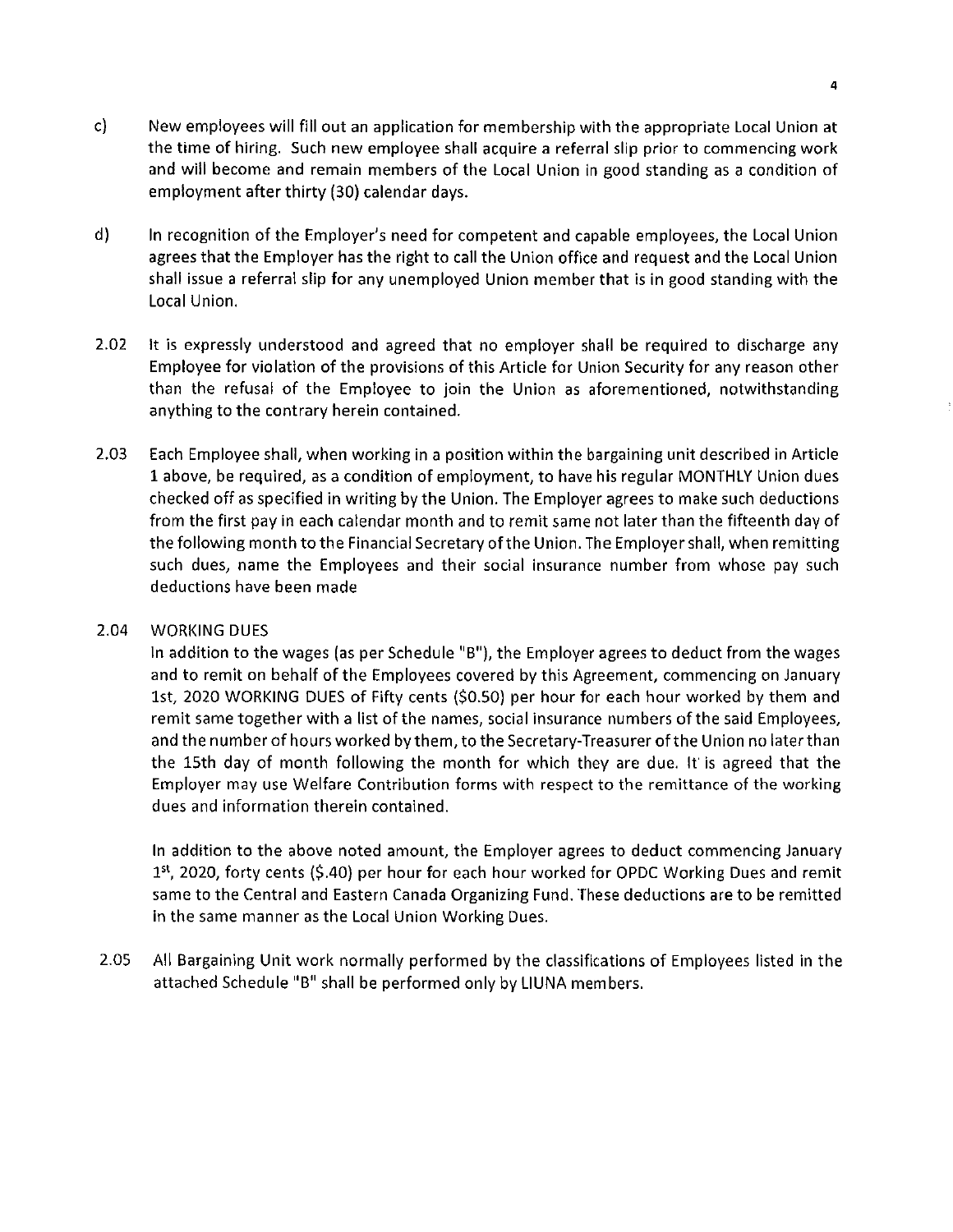#### ARTICLE 3 - MANAGEMENT RIGHTS

- 3.01 The Union agrees that it is the exclusive function of the Employer to manage his enterprise and without limiting the generality of the foregoing:
- a) to conduct and determine the nature of his business in all respects, including the right to manage the jobs, locate, extend, curtail or cease operations to determine the number of workers required at any or all operations, to assign work, to determine the kinds and locations of machinery, tools and equipment to be used and the schedules of production, to judge the qualifications of the Employees and to maintain order, discipline and efficiency;
- b) to hire, discharge, classify, transfer, promote, demote, lay off, suspend or otherwise discipline Employees, provided that a claim by an Employee that he has been disciplined or discharged without reasonable cause shall be subject to the provisions of the grievance procedure;
- c) to make, alter from time to time and enforce reasonable rules of conduct and procedure to be observed by the Employees.

It is agreed that these functions shall not be exercised in a manner inconsistent with the express provisions of this Agreement.

#### ARTICLE 4 - GRIEVANCE PROCEDURE

- 4.01 The parties to the Agreement are agreed that it is of the utmost importance to adjust complaints and grievances as quickly as possible.
- 4.02 An Employee who has a grievance shall discuss the matter with his foreman or an Employer's representative and may be accompanied by his steward or Union Representative.
- 4.03 Grievances properly arising under this Agreement shall be adjusted and settled as follows:

Within five (5) days after the circumstances giving rise to the grievance occurred or originated, but not thereafter, the grievance shall be presented to the Employer in writing by the aggrieved Employee, or the Union, and the parties shall meet within five (5) working days in an endeavour to settle the grievance. If a satisfactory settlement is not reached within five (5) days from this meeting, and if the grievance is one which concerns the interpretation or alleged violation of the Agreement, the grievance may be submitted to arbitration as provided in Article 5 below at any time within ten (10) days thereafter but not later.

4.04 Grievances dealing with alleged violations of hours of work, rates of pay, overtime, vacation with pay, welfare, pension, and dues, may be brought forward within five (5) working days of such alleged violation, provided that this shall not apply to grievances arising out of classification assignment or where the griever's inclusion in the Bargaining Unit is in dispute. It is further understood that such grievance may be retroactive to the first day of the alleged violation.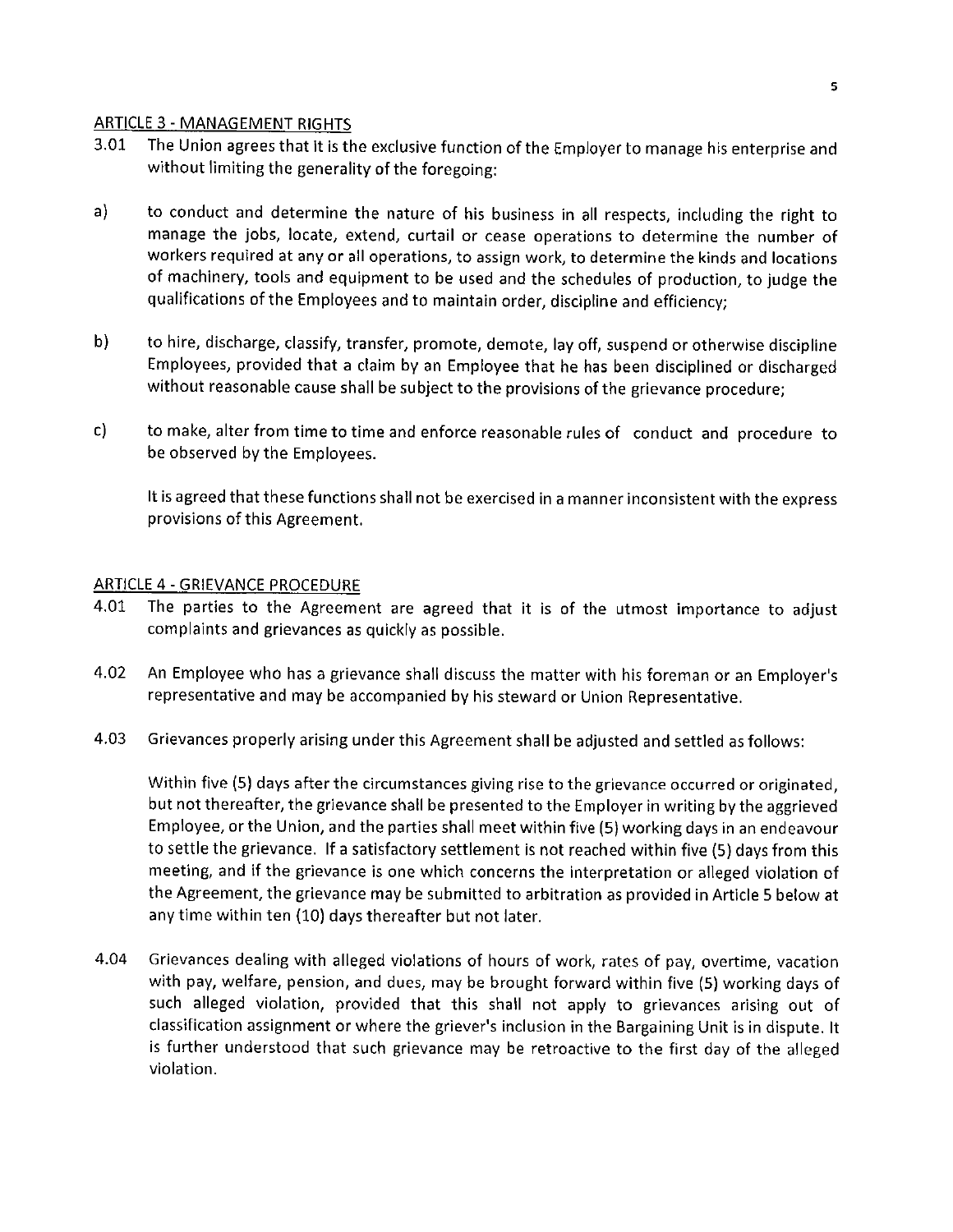#### ARTICLE 5 -ARBITRATION

- 5.01 The parties to the Agreement agree that any grievance concerning the interpretation or alleged violation of this Agreement which has been properly carried through all the steps of the grievance procedure outlined in Article 4 above and which has not been settled, will be referred to a Board of Arbitration at the request of either of the parties hereto.
- 5.02 The Board of Arbitration will be composed of one person appointed by the Employer, one person appointed by the Union and a third person to act as Chairman chosen by the other two members of the Board.
- 5.03 Within five (5) working days of the request of either party for a Board, each party shall notify the other of the name of its appointee.
- 5.04 Should the person chosen by the Employer to act on the Board and the person chosen by the Union fail to agree on a third member as Chairman within five (5) days of the notification mentioned in 5.03 above, the Minister of Labour of the Province of Ontario will be asked to nominate an impartial person to act as Chairman.
- 5.05 The decisions of the Board of Arbitration or a majority of such Board, constituted in the above manner, or if there is no majority, the decision of the Chairman shall be binding upon the Employees, the Union and the Employer.
- 5.06 The Board of Arbitration shall not have any power to alter or change any of the provisions of this Agreement or to substitute any new provisions for any existing provisions nor to give any decision inconsistent with the terms and provisions of this Agreement.
- 5.07 Each of the parties to this Agreement will bear the expense of the arbitrator appointed by it, and the parties will jointly bear the expense, if any, of the Chairman.
- 5.08 a) The nature of the grievance, the remedy sought and the section or sections of the Agreement which are alleged to have been violated shall be set out in the written record of the grievance and may not be subject to change in later steps.

b) In determining the time which is allowed in the various steps, Saturdays, Sundays and Statutory Holidays shall be excluded, and any time limits may be extended by Agreement in writing.

c) If advantage of the provisions of Articles 4 and 5 is not taken within the time limits specified therein or extended in writing as set out above, the grievance shall be deemed to have been abandoned and may not be reopened.

#### ARTICLE 6 - MANAGEMENT AND UNION GRIEVANCES

6.01 It is understood that the Employer may file a grievance with the Union and that if such complaint is not settled to the satisfaction of the parties concerned, it may be treated as a grievance and referred to arbitration in the same way as a grievance of any Employee.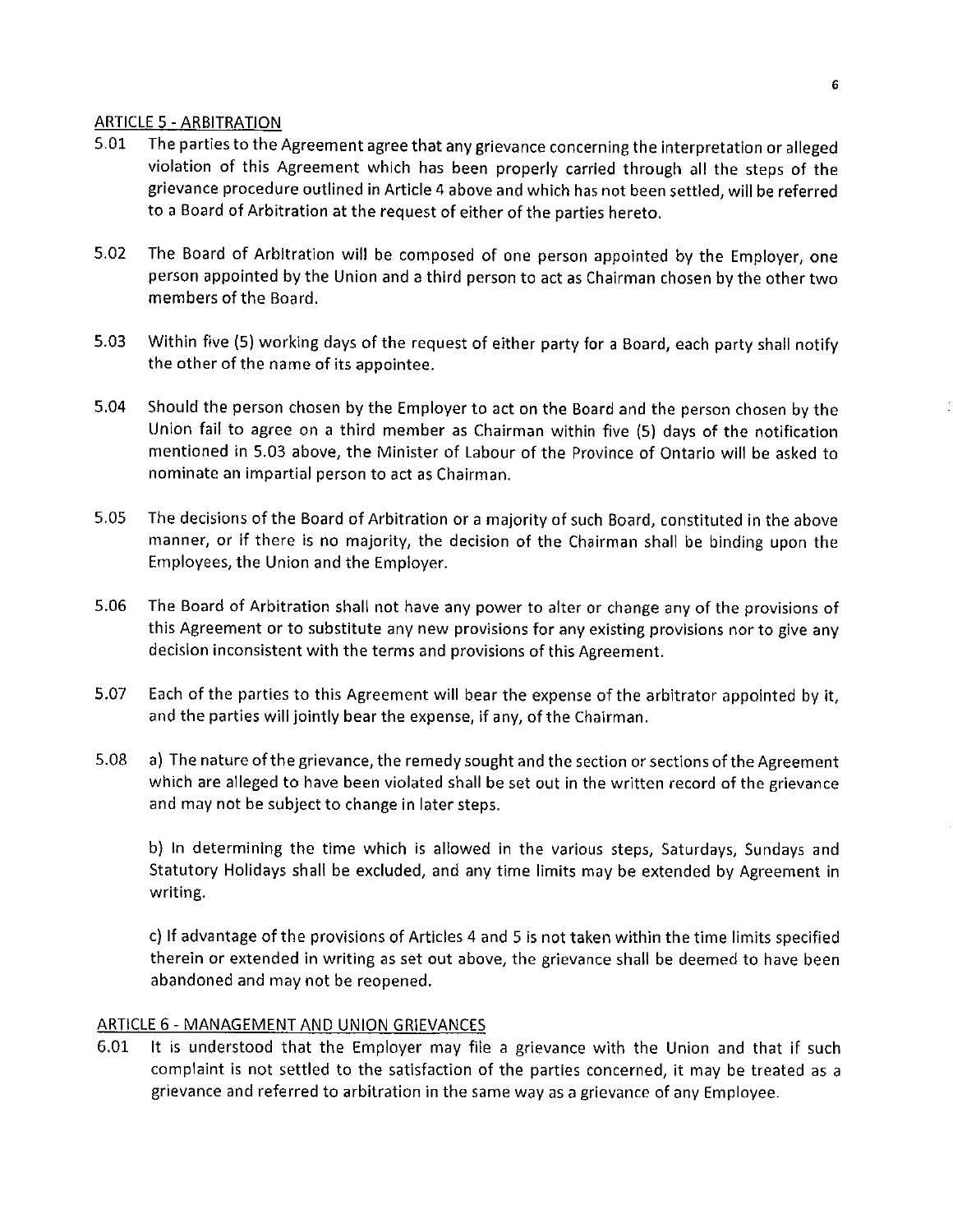6.02 A Union grievance which is defined as an alleged violation of this Agreement involving all or a substantial number of Employees in the bargaining unit in regard to which a substantial number of Employees have signified an intention to grieve, or a grievance involving the Union itself, including the application or interpretation of this Agreement, may be brought forward in accordance with Article 4 - Grievance Procedure, and if it is not settled, it may be referred to an arbitrator in the same manner as a grievance of an Employee.

## ARTICLE 7 - BUSINESS REPRESENTATIVE AND SHOP STEWARD

- 7.01 The Business Representative of the Union shall have access to all working areas in which the Employer is working during working hours, but in no case shall his/her visits interfere with the progress of the work. Prior to visiting a job, he/she will first advise the Construction Manager or the applicable Site Superintendent. Once on site he/she will; wear the appropriate personal protective equipment, follow company safety Rules and Procedures, and attend the Construction Office to sign in and return to sign out prior to leaving.
- 7.02 No discrimination shall be shown against any Business Representative and Union Steward for carrying on his/her duties, but in no case shall his duties interfere with the progress of the work. It is agreed that a Union Steward may be appointed on the basis of one Union Steward per project.
- 7.03 The Employer will recognize such Union Steward provided he/she is an experienced worker and has worked for the Employer for at least three (3) years and the Union has advised the Employer in writing of the name of the Steward. In the event of a layoff of more than one working day, the Union Steward, all other things being equal, shall be one of the last two workers retained by the Employer, if competent to perform the available work remaining. It is agreed that the Union Steward will not be excluded from over-time work, provided he/she is qualified and able to do the work required.
- 7.04 The Employer at its discretion may designate a Member of the Bargaining Unit as a Health and Safety Rep, the Employee will receive a premium of one dollar {\$1.00) per hour over and above his/her hourly rate. The Employer has the right to reassign this designation to another Union or Non-Union employee.

## ARTICLE 8 - NO STRIKES - NO LOCKOUTS

8.01 During the lifetime of this Agreement, the Union agrees that there will be no strike, slowdown or picketing which will interfere with the regular schedule of work, or overtime, and the Employer agrees that it will not cause a lockout. The Employer shall have the right to discharge or otherwise discipline Employees who take part in or instigate any strike, picketing or slowdown which interferes with the regular schedule of work, or overtime.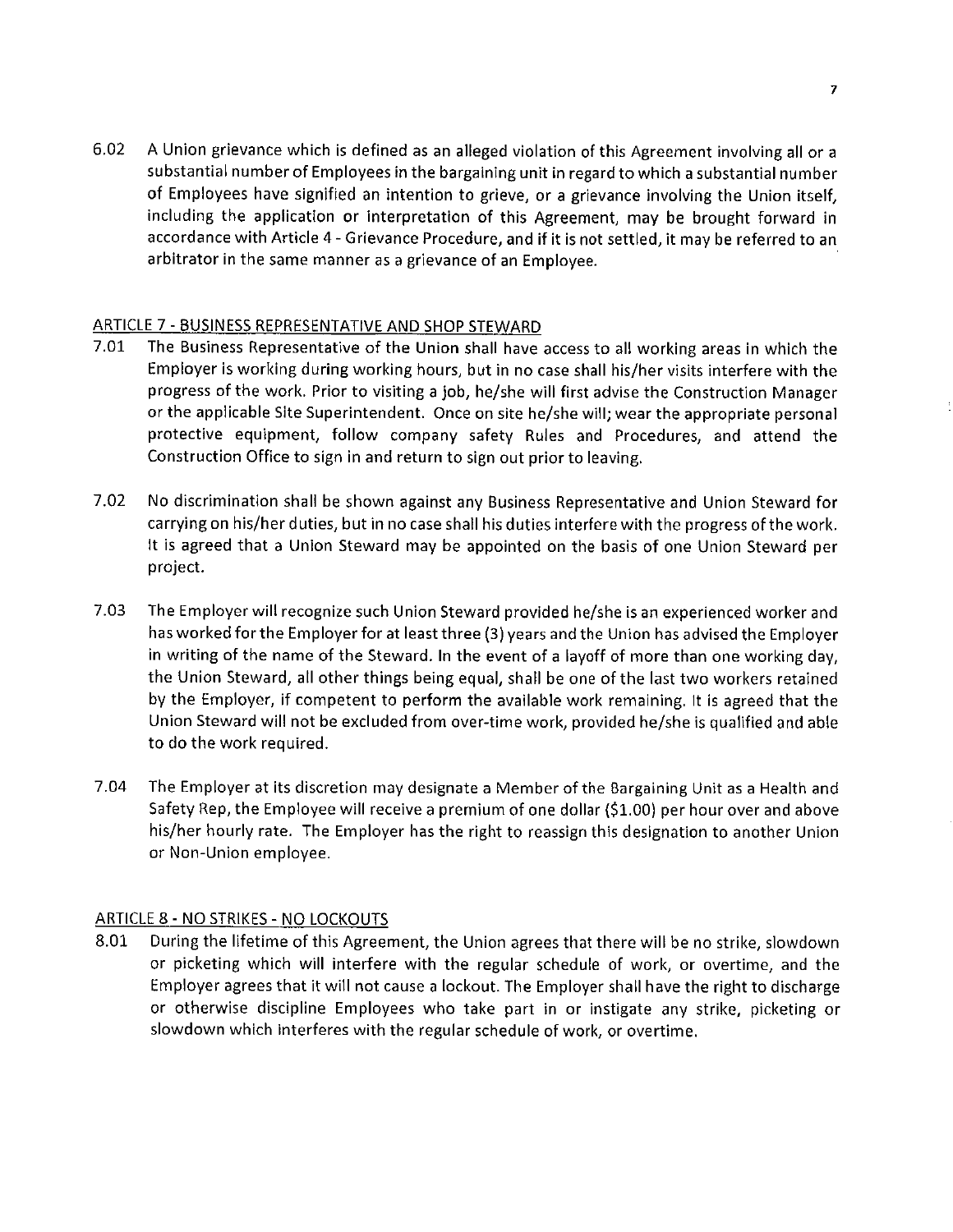#### ARTICLE 9 - SAFE WORKING CONDITIONS

- 9.01 The Employer shall provide a proper and adequate place of shelter sufficiently heated where possible, in which the Employees covered by this Agreement may eat their lunch. It is agreed that the Employer's trucks, when heated, shall be sufficient shelter for the purpose of this Article and Union agrees that Employees shall maintain such shelter in a neat and tidy condition.
- 9.02 In co-operation with the Employer's overall programme of Accident Control and Prevention, the Job Steward may report to the Foreman any unsafe conditions, unsafe acts or violations of safety regulations.
- 9.03 Employees must work in a safe manner in accordance with the *Occupational Health* & *Safety Act,* Construction regulations, or other such legislation. Employees will follow safe work procedures under existing and future environmental, health or safety programs implemented by legislation or company policy.
- 9.04 Employees will participate in training programs (safety related or other training) which may be held on a Saturday. Training is intended to promote aware of procedures and safe work practices to improve individual performance.
- 9.05 Every Employee shall, as a condition of employment, be required to wear a safety helmet of a type approved by the Construction Safety Association.
- 9.06 Every Employee shall, as a condition of employment, own and wear suitable protective footwear and other personal protective equipment required in the normal course of their duties.
- (a) Employee's employed for a period of six (6) months shall be reimbursed up to three hundred (\$300.00) dollars per calendar year for the purchase of CSA approved work boots and/or work clothing. The employee must provide the Employer with original receipts for reimbursement. Such payment is an expense for the Employer and will not be included as income for the employee or be included on the T4.

The employee shall receive from the Employer, on an annual basis, one (1) winter coat, at no cost to the employee.

- 9.07 The Employer shall, at its own expense, furnish to any worker injured in his employment, who is in need of it, immediate conveyance and transportation to a hospital or to a physician. It is further agreed that an ambulance shall be used where necessary and possible.
- 9.08 An Employee who is injured in a compensable accident during working hours and is required to leave for treatment, or is sent home for such injury, shall receive payment for the remainder of the shift at his regular rate of pay.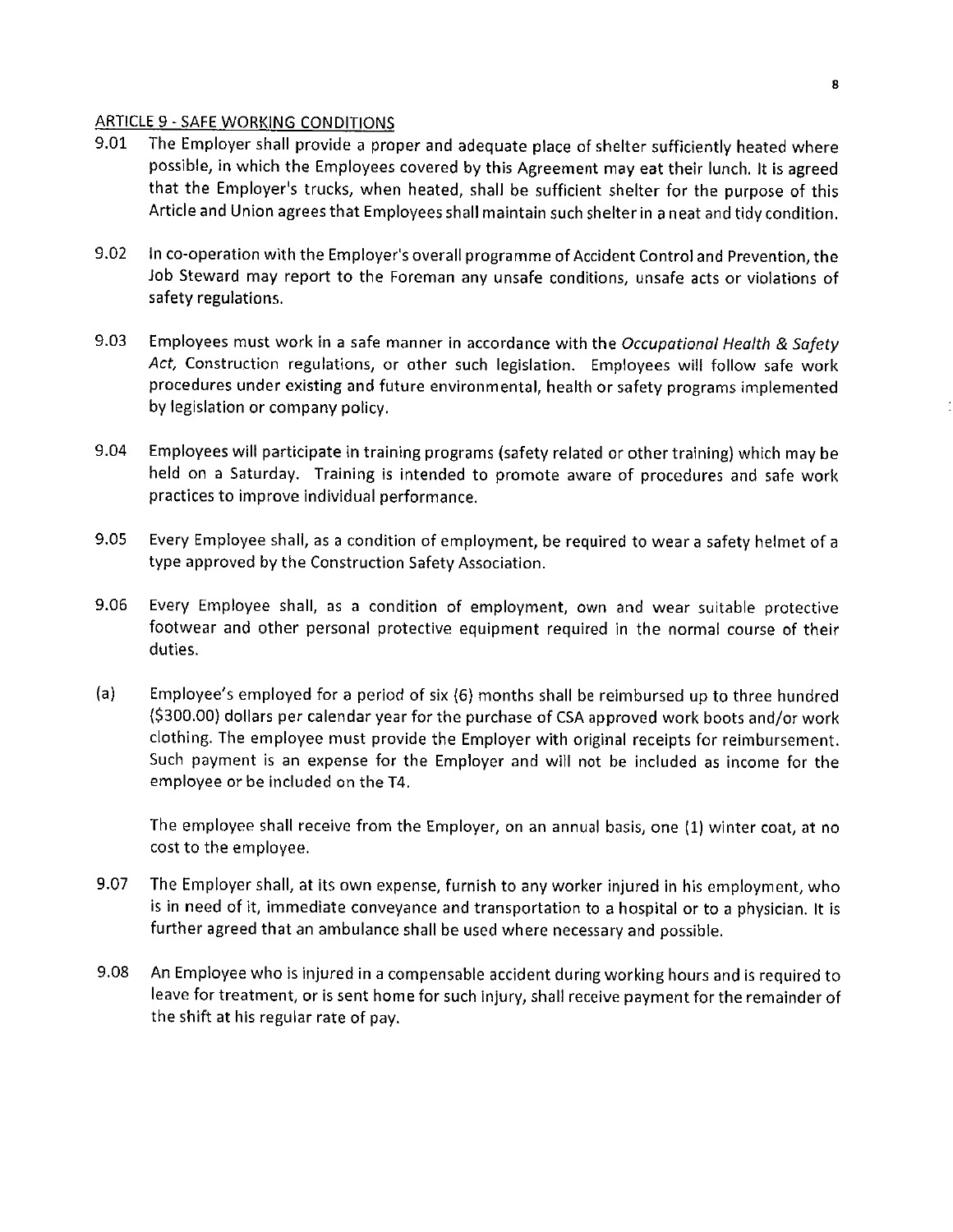#### ARTICLE 10 - GOVERNMENT LEGISLATION

10.01 In the event any of the provisions of this Agreement are found to be in conflict with any valid and applicable Federal or Provincial law now existing or hereinafter enacted it is agreed that such law shall supersede the conflicting provision without in any way affecting the remainder of the Agreement.

## ARTICLE 11- STATUTORY HOLIDAYS, VACATION ALLOWANCE, HOURS OF WORK, WAGE RATES, ETC.

11.01 Attached hereto as Schedules "A" and "B" to this Agreement is are schedules covering Vacation Pay, Hours of Work, Overtime, Wage Rates and Classifications and other conditions of employment, which is hereby made a part of this Agreement.

## ARTICLE 12 - PRODUCTIVITY

12.01 The Union and the Employer recognize the mutual value of improving by all proper and reasonable means, the productivity of the individual worker and both will undertake individually and jointly to promote such increased productivity.

## ARTICLE 13 - COFFEE AND LUNCH BREAK

- 13.01 An Employee will be allowed to have a rest break of ten (10) minute duration once during each half of his working shift.
- 13.02 Regular day shift Employees shall be allowed one half hour unpaid lunch break between 12:00 noon and 12:30 P.M. It is understood that no Employee shall be required to work more than five consecutive hours without a lunch break.

## ARTICLE 14 - SUBCONTRACTING OF WORK

14.01 In the event the Employer wishes to subcontract work, the Employer shall give preference to contractors in contractual relations with **the Union,** depending on the geographical location of the work being subcontracted, provided the contractors are capable of performing the work being subcontracted to the quality and within the time periods required by the Employer and further provided that the prices tendered are competitive. In the event the Employer wishes to subcontract work which is covered by this Agreement, the Employer may subcontract the work in any manner it sees fit if the above conditions are not met. If the Employer wishes to use its own forces to perform the usual work that has been subcontracted, then this Agreement and the schedules hereto shall apply.

## ARTICLE 15 - TRAVEL, ROOM & BOARD ALLOWANCES

15.01 Whenever Employees covered by this Agreement are asked to be away from their normal place of residence overnight, the Employer shall pay an allowance of thirty dollars (\$30.00) per day to a maximum of one-hundred and fifty dollars (\$150.00) per week to cover room and board, or alternatively, the Employer will provide, at its own expense, suitable room and board accommodations for the Employees.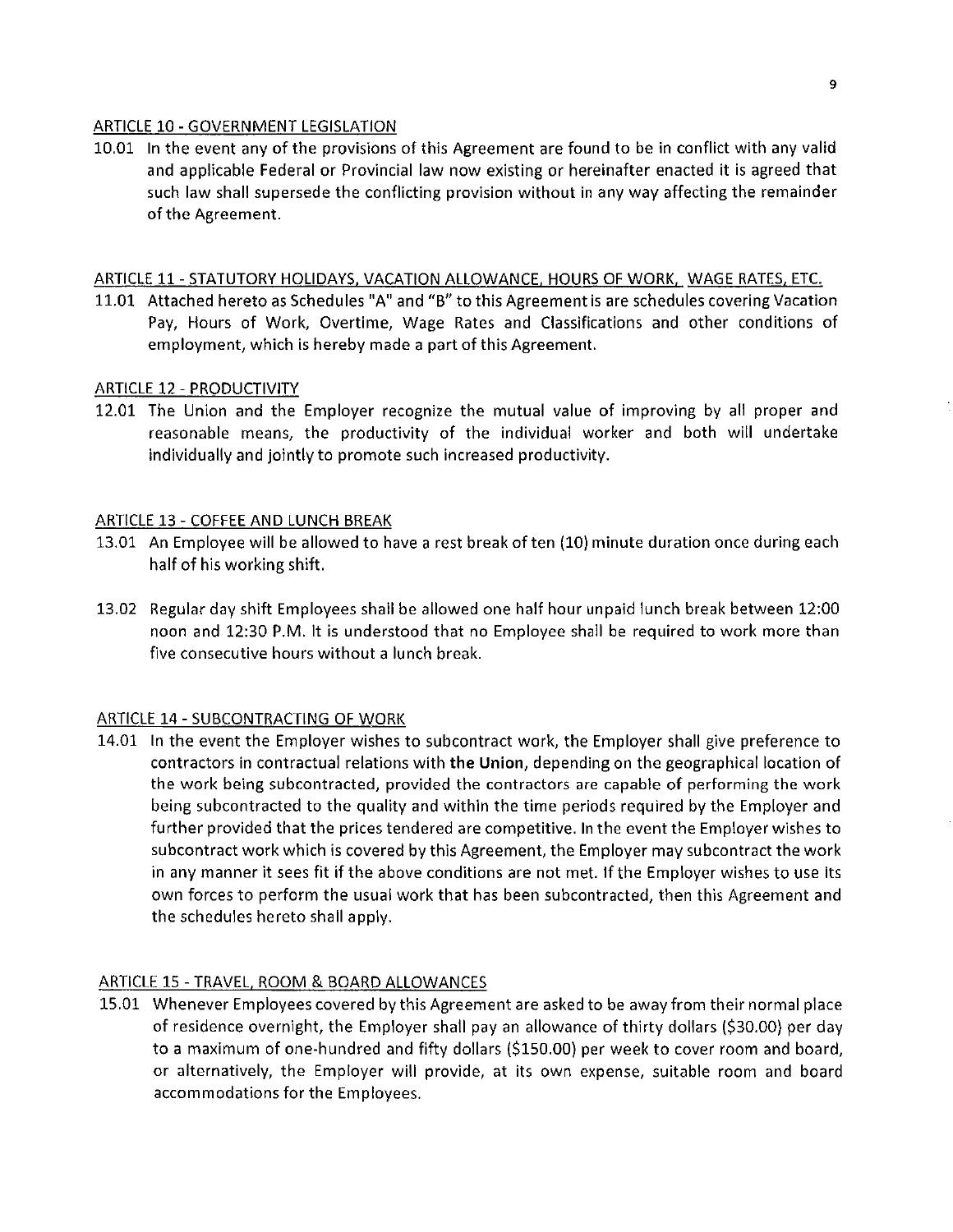## ARTICLE 16 - WELFARE AND PENSION PLAN REMITTANCES

## 16.01 BENEFITS

Commencing January 1, 2020, the Employer shall make benefit contributions on behalf of its Employees covered by this Agreement to the Union Benefit Plans, whichever plan is applicable depending on the geographical location of the work being performed, at the rate of one dollar and eighty-five cents (\$1.85) per hour for each hour worked by each Employee.

## 16.02 PENSION FUND

Commencing July 1, 2019, the Employer shall make pension fund contributions on behalf of its Employees covered by this Agreement to the Union Pension Fund, whichever fund is applicable depending on the geographical location of the work being performed, at the rate of Five dollars and eighty cents (\$5.80) per hour for each hour worked by each Employee.

16.03 All Contributions shall be paid prior to the 16th day of the month following the month which such hours were worked.

## ARTICLE 17 - STATUTORY HOLIDAYS

17.01 The following are recognized by the Employer as Statutory Holidays:

| New Year's Day | Victoria Day  | Labour Day       | <b>Boxing Day</b> |
|----------------|---------------|------------------|-------------------|
| Family Day     | Canada Day    | Thanksgiving Day |                   |
| Good Friday    | Civic Holiday | Christmas Day    |                   |

and any other holiday proclaimed as a holiday with pay by the Provincial or Federal Government.

17.02 Overtime at the rate of Time and One half (1 ½) the Employee's current hourly rate shall be paid to all Employees covered by this Agreement for all work performed on the above Statutory Holidays.

The Employer agrees that all work performed on Sundays, shall be paid at a rate double (2x) the Employee's current hourly rate.

#### ARTICLE 18 - DURATION OF AGREEMENT AND CONDITION OF AMENDMENT

- 18.01 This Agreement shall be effective on January 1, 2020 and shall remain in effect until December 31st<sub>2</sub> 2022.
- 18.02 Should the Union or the Employer desire to change add to, amend or terminate this Agreement, written notice to that effect will be given not more than ninety (90) days and not less than sixty (60) days prior to the termination of this Agreement.
- 18.03 On receipt of such notice, the parties to the Agreement shall convene a meeting within fifteen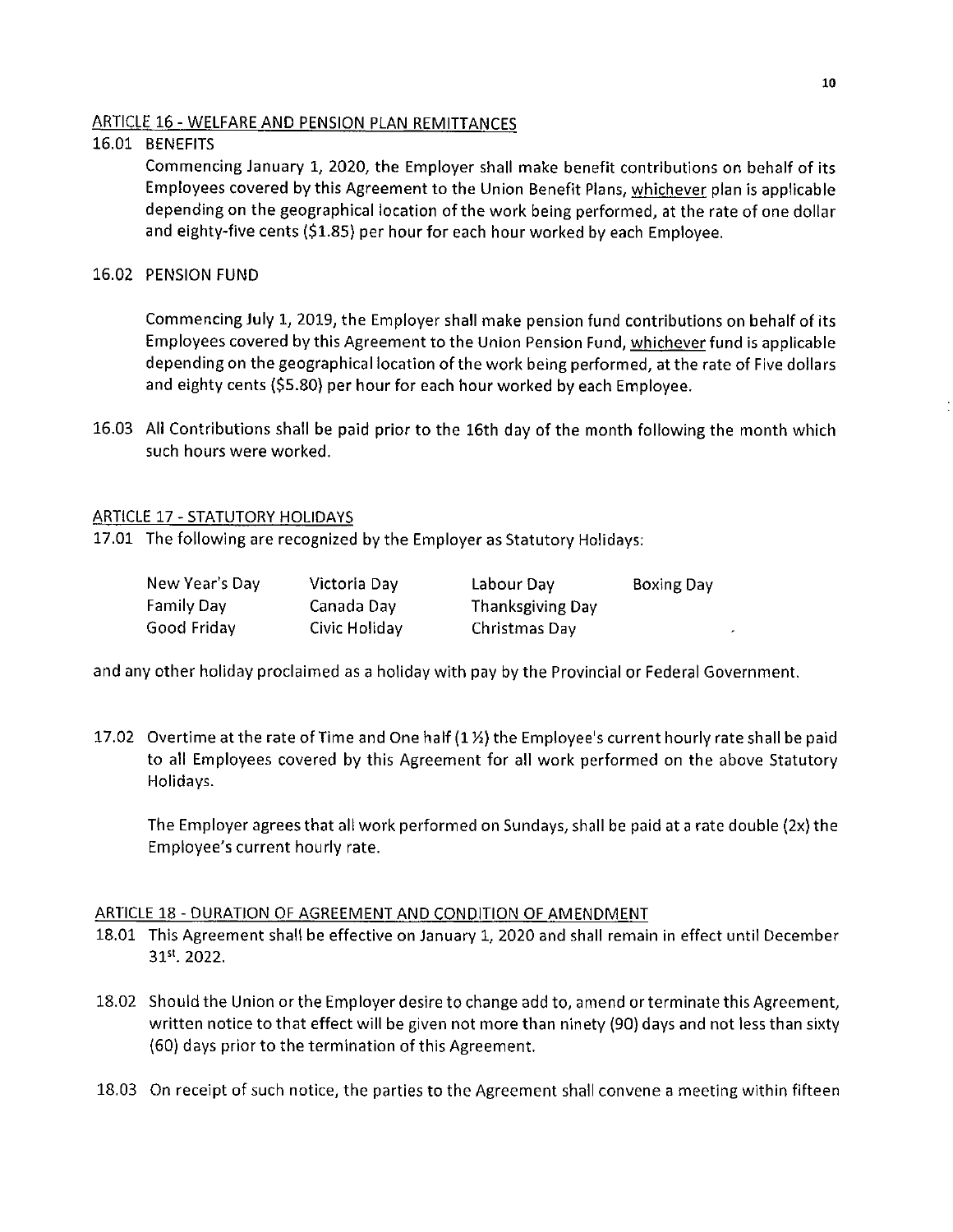(15) days and bargain in good faith to endeavour to reach an Agreement. If no such notice is given, this Agreement shall automatically be renewed and remain in force from year to year from its expiration date.

18.04 The parties to this Agreement agree that pursuant to the provisions of the Labour Relations Act, there shall be no strike and no lockout at the expiry of this Agreement. Any matters remaining in dispute, thirty (30) days prior to the expiry of this Agreement, may be referred to Arbitration by either or both parties for final and binding determination by an arbitrator. Such arbitration shall not be final offer arbitration.

The parties shall agree on an arbitrator within ten (10) days of either party being served notice of the remaining issues in dispute being referred to an arbitrator for final and binding arbitration. If the parties are unable to agree, then either party may request the Minister of Labour to appoint an arbitrator.

The arbitration shall be held within thirty (30) days of notice being provided and the decision of the arbitrator shall be rendered within a period of no longer than thirty (30) days following the date of arbitration.

This provision shall only apply to this Collective Agreement and shall not be renewed unless by Agreement of the parties.

IN WITNESS WHEREOF the parties hereto have caused their duly authorized representatives to affix their signatures this \_\_\_\_\_ day of \_\_\_\_\_\_\_\_\_\_\_\_\_\_\_\_\_\_\_\_, 2021.

FOR THE EMPLOYER FOR THE UNION FOR THE EMPLOYER<br>LH(Niagara) Ltd, 2380409 Ontario Inc.,<br>1392921 Ontario Inc,+ Lancaster Homes Inc.

Klaud Kilmi

 $50<sub>m</sub>$ TINEBRA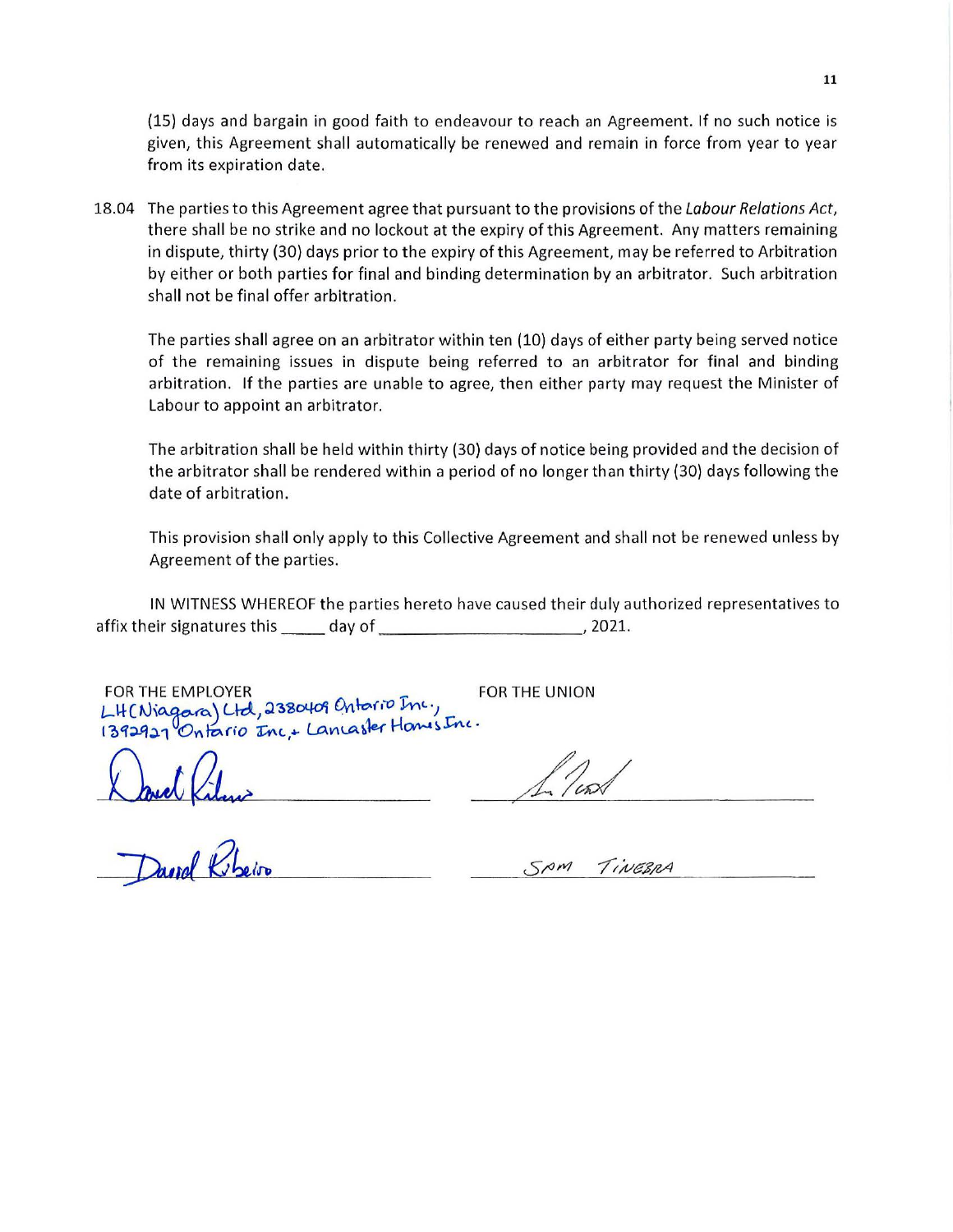## **SCHEDULE "A"**

## ARTICLE 1- HOURS OF WORK AND OVERTIME

1.01 A) The standard hours of work for all Employees shall be based on fifty (SO) hours per week exclusive of travelling time to and from the job. Hours in excess of fifty (SO) hours per week shall be deemed overtime hours and payable at one and one-halftimes (1½) the regular hourly rate. This provision shall not be construed and shall not constitute a guarantee of hours of work.

## ARTICLE 2 - VACATION PAY

- 2.01 The Employer agrees to pay as vacation pay an amount equal to six percent (6%) of gross wages earned, for Employees who have worked at least one (1) year with the Company and no more than five (S) years. Eight percent (8%) for Employees who have worked more than five (5) years but less than ten (10) years and ten percent (10%) or over for Employees who have worked more than ten years. Such payments shall be remitted prior to the fifteenth (15<sup>th</sup>) day of the month following the month in which hours were worked to the Local Union Vacation Trust Fund for which the Employee is a member of.
- 2.02 It is agreed and understood that the Union is responsible and liable to make payments from the Local Vacation Trust Fund to the Employees.

#### ARTICLE 3 - MAINTENANCE OF EXISTING RATES

3.01 It is agreed that no Employee covered by this Agreement shall receive a reduction in his rate of wages through the introduction of this schedule.

#### ARTICLE 4 - PAYMENT OF WAGES

- 4.01 Employees shall be paid weekly, by direct deposit or cheque at the option of the Employers, no later than Friday in any week, and the Employee's pay shall be accompanied by a slip outlining all hours of work, overtime hours, deductions for income tax, unemployment insurance, pension and deductions and continuing under this Collective Agreement.
- 4.02 In the case of layoff, all Employees shall receive one hours' notice or one hours' pay in lieu thereof.
- 4.03 Upon termination of employment the Record of Employment (ROE) will be generated in accordance with legislative requirements. Final wages and vacation pay will be paid in accordance with Employment Standard legislation. All documentation will be sent by regular mail to the last known address provided by the Employee.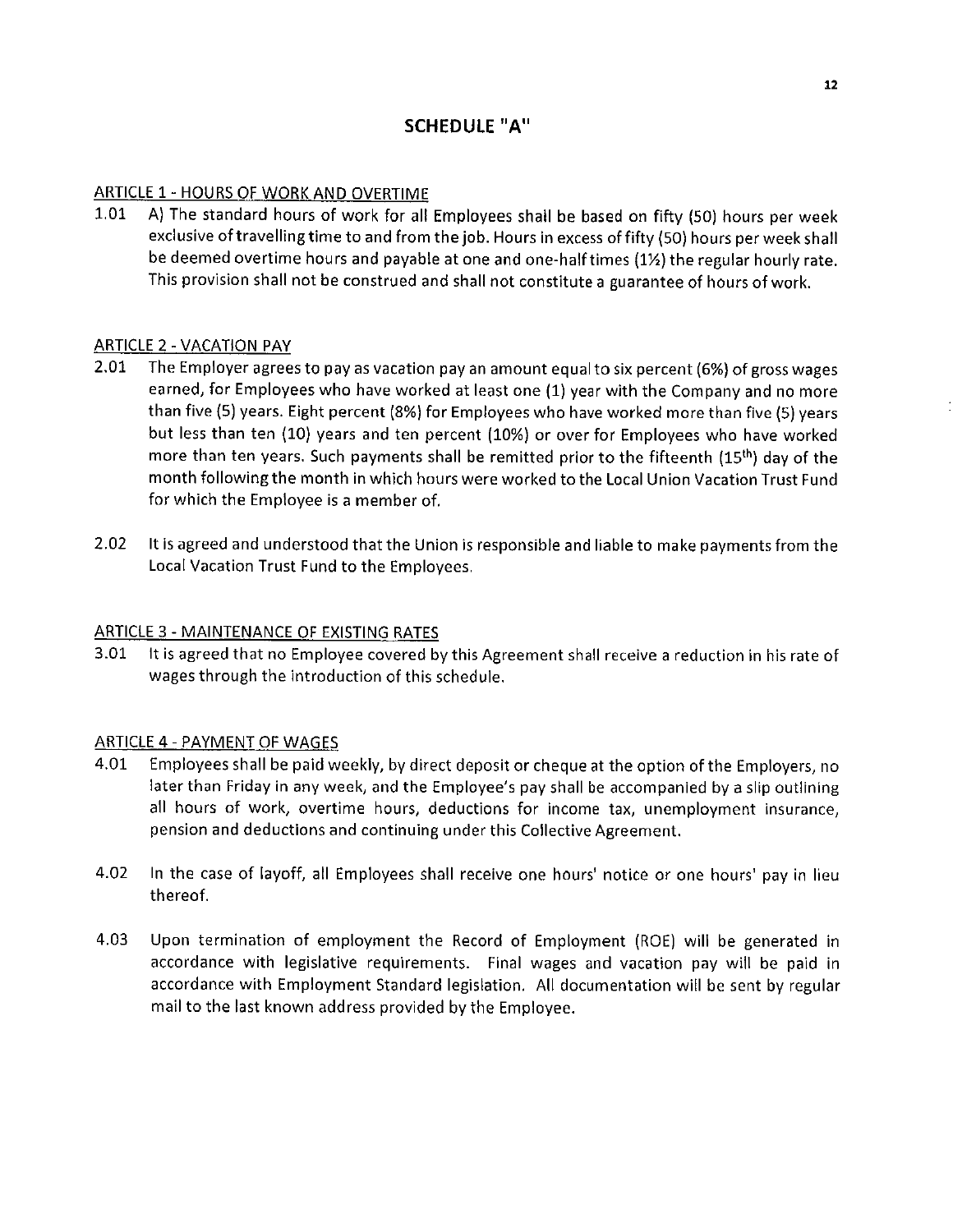## **SCHEDULE "B"**

#### **WAGE AND CLASSIFICATIONS**

Where the Employer determines that a foreman is required on a project(s) and such foreman is appointed, he shall be paid \$1.20 per hour worked above the highest rate listed at any of the classifications in this schedule.

| Classification                                          | Effective<br>Date | <b>Hourly</b><br>Rate | Welfare | Pension | Total<br>Package | <b>Working</b><br>Dues | OPDC |
|---------------------------------------------------------|-------------------|-----------------------|---------|---------|------------------|------------------------|------|
| <b>Excavation Labourer:</b><br>A skilled labourer who   | 01-January-2020   | 29.20                 | 1.85    | 5.80    | 36.85            | 0.50                   | 0.40 |
| operates a backhoe or other<br>machinery for excavation | 01-January-2021   | 29.75                 | 1.85    | 5.80    | 37.40            | 0.50                   | 0.40 |
| purposes to dig trenches,<br>driveways or water boxes   | 01-January-2022   | 30.30                 | 1.85    | 5.80    | 37.95            | 0.50                   | 0.40 |
| <b>Skilled Labourer:</b><br>Cement finisher, pipelayer, | 01-January 2020   | 28.20                 | 1.85    | 5.80    | 35.85            | 0.50                   | 0.40 |
| carpenter, Energy Star                                  | 01-January-2021   | 28.75                 | 1.85    | 5.80    | 36.40            | 0.50                   | 0.40 |
|                                                         | 01-January-2022   | 29.30                 | 1.85    | 5.80    | 36.95            | 0.50                   | 0.40 |
| General                                                 | 01-January-2020   | 23.90                 | 1.85    | 5.80    | 31.55            | 0.50                   | 0.40 |
|                                                         | 01-January-2021   | 24.45                 | 1.85    | 5.80    | 32.10            | 0.50                   | 0.40 |
|                                                         | 01-January-2022   | 25.00                 | 1.85    | 5.80    | 32.65            | 0.50                   | 0.40 |

 $\frac{1}{2}$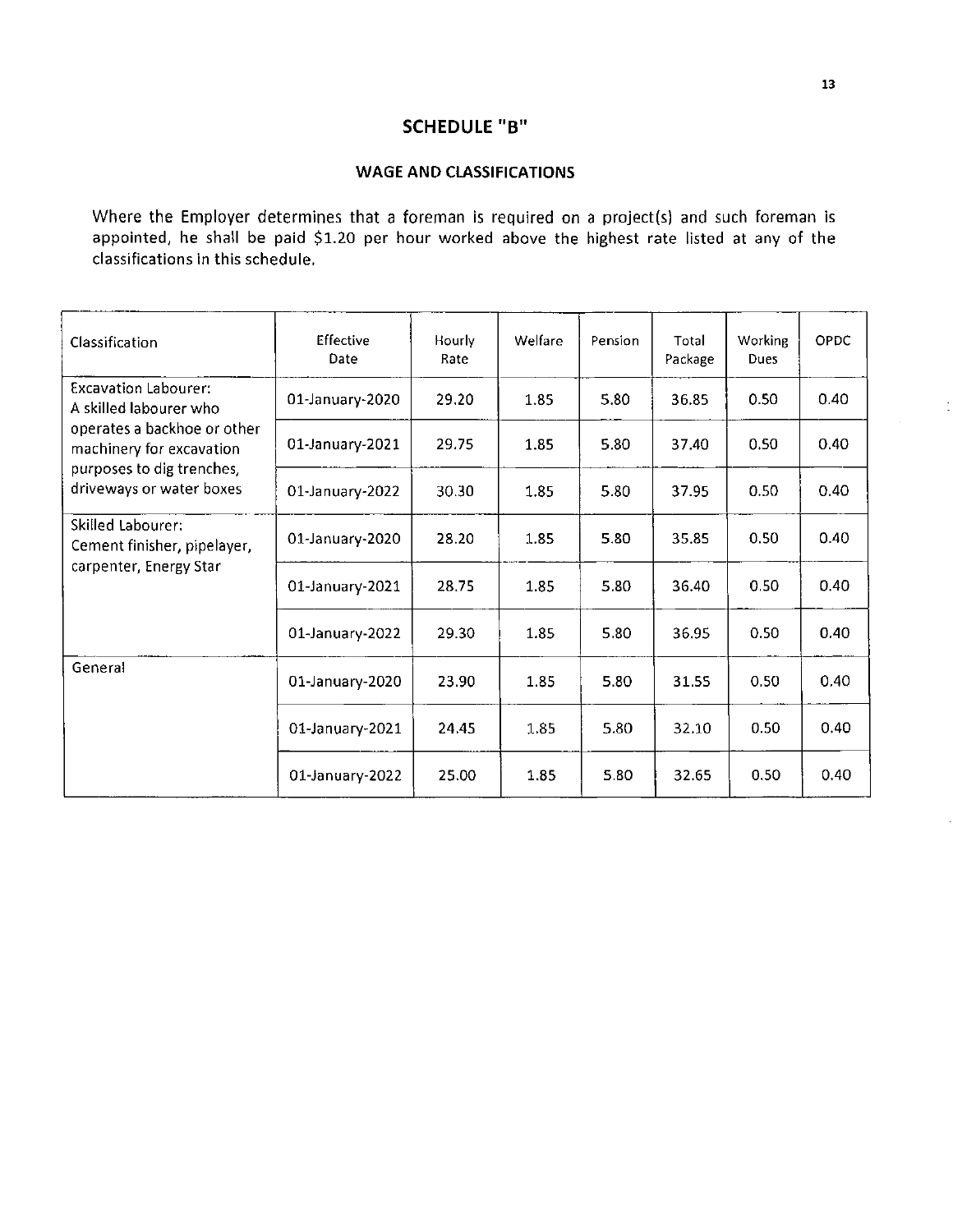## SCHEDULE "C"

This Schedule will set out the name, address and the contributing payment of all Trust Funds.

PENSION: For all Local Unions, make cheque payable to: The Labourers' Pension Fund of Central and Eastern Canada and remit directly to:

The Labourers' Pension Fund of Central and Eastern Canada PO Box 9002, Lakeshore West PO Oakville, Ontario L6K OGl

WELFARE, TRAINING & OTHER CONTRIBUTIONS:

Labourers' International Union of North America, Local 837 {OLRB Areas 4 & 6) Payable to: LIUNA Local 837 (Cambridge) Mail to: Local 837 Cambridge 330 Industrial Road Cambridge, Ontario N3H 4R7 Tel: (519) 653-3333 Fax: (519) 653-8086

Labourers' International Union of North America, Local 837 {OLRB Areas 5 & 26) Payable to:  $\overline{\phantom{a}}$ Mail to: Local 837 44 Hughson Street South Hamilton, Ontario L8N 2A7 Tel: (905) 529-1116 Fax: (905) 529-2723